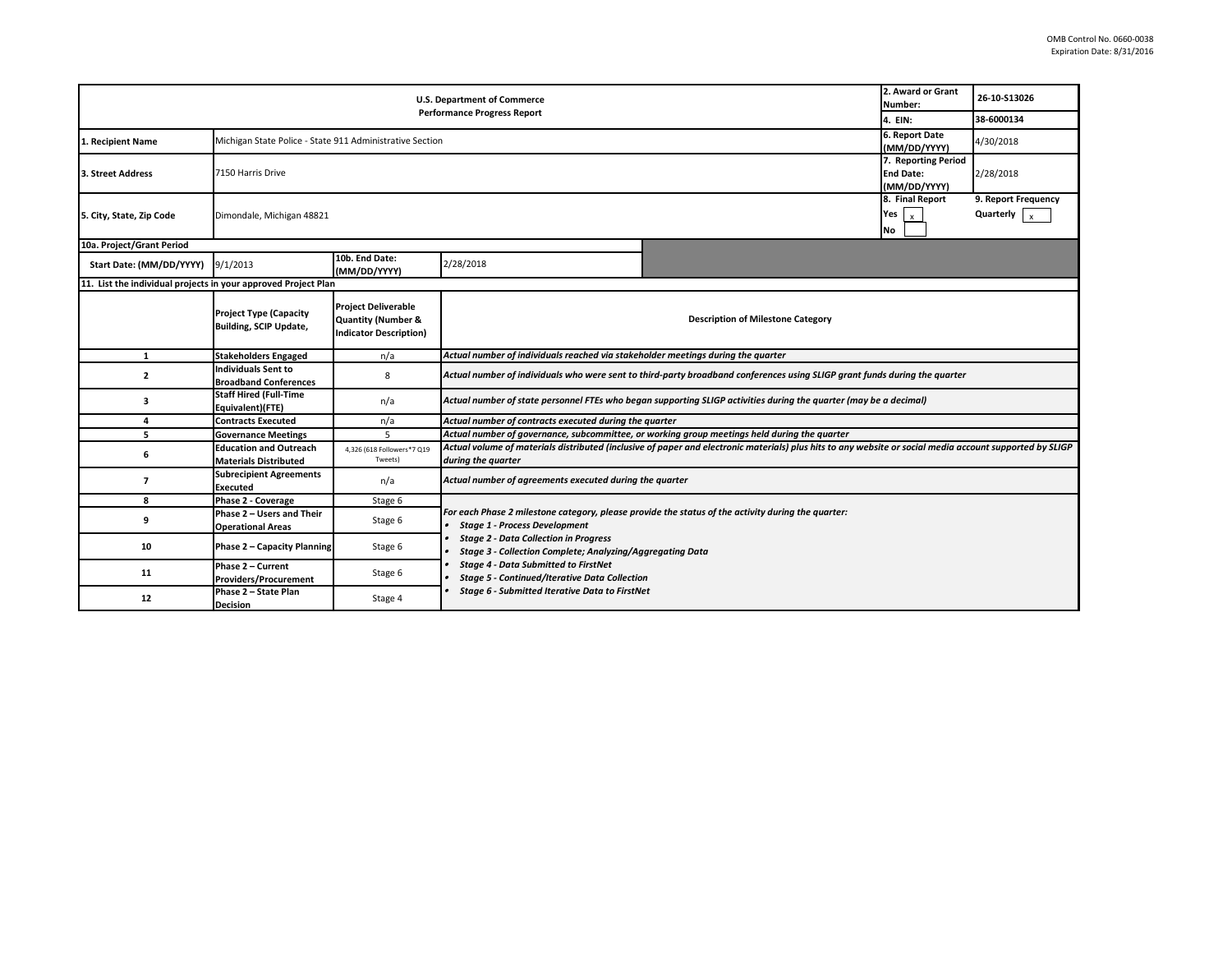### 11a. Describe your progress meeting each major activity/milestone approved in the Baseline Report for this project; any challenges or obstacles encountered and mitigation strategies you have employed; planned major activit **next quarter; and any additional project milestones or information.**

# OUTREACH AND EDUCATION

• Michigan Interoperability Conference – General Session Presentation (2/21/18)

**GOVERNANCE** • MiPSB Workgroup Meeting (1/9/18, 2/13/18, 3/13/18) • MI Public Safety Communications Interoperability Board (2/20/18, 3/13/18)

CONFERENCES

• Michigan Interoperabilty Conference 2/20 – 23/18 (8 attendees from the MiPSB Workgroup)

SOCIAL MEDIA

• The @MiPSBB Twitter Account metrics are 618 Followers, 791 Tweets and Following 398 as of February 28, 2018.

**OTHER** 

• FirstNet / AT&T / MiPSB Conference Call (1/2/18, 1/24/18, 2/1/18, 2/14/18, 2/28/18) • FirstNet / AT&T / Michigan SPOC Meeting (1/10/18) • SLIGP Quarterly Call (2/20/18) • FEMA Region V Conference Call (2/6/18)

11b. If the project team anticipates requesting any changes to the approved Baseline Report in the next quarter, describe those below. Note that any substantive changes to the Baseline Report must be approved by the Depart **Commerce before implementation.** 

Nothing at this time

### **11c. Provide any other information that would be useful to NTIA as it assesses this project's progress.**

The State of Michigan adopted a new financial reporting system on October 1, 2017 (the beginning of the state's 2018 fiscal year). The state still struggles to produce accurate financial reports in a timely manner and our reporting period (January 1 - February 28, 2018) have not yet been thoroughly vetted for accuracy. The line 14 Budget Worksheet indicates \$0 expenditures for Q19, these expenditures will be included in the Grant Closeout R sections of this report, including performance metricts, are current.

# **11d. Describe any success stories or best practices you have identified. Please be as specific as possible.**

During this reporting period the MiPSB Program and FirstNet/AT&T presented in separate sessions at the Michigan Interoperabilty Conference. Approximately 250 people attended the conference from all public safety discipline Workgroup members attended (8 were supported through SLIGP funds). We continue with weekly conference calls between the State and FirstNet/AT&T, they have been very beneficial in keeping the lines of communication open. In the first in a series of quarterly on-site meetings between Michigan's SPOC and other State Agency Directors with FirstNet/AT&T was held in January 2018.

**12. Personnel** 

### **12a. If the project is not fully staffed, describe how any lack of staffing may impact the project's time line and when the project will be fully staffed.**

| 12b. Staffing Table - Please include all staff that have contributed time to the project. Please do not remove individuals from this table. |                                                                                                                                    |                         |  |  |  |  |
|---------------------------------------------------------------------------------------------------------------------------------------------|------------------------------------------------------------------------------------------------------------------------------------|-------------------------|--|--|--|--|
| FTE%                                                                                                                                        | <b>Project (s) Assigned</b>                                                                                                        |                         |  |  |  |  |
| 0.5                                                                                                                                         | Provide oversight of all SLIGP project activities and outreach/education efforts                                                   | Continued work on SLIGP |  |  |  |  |
| 0.1                                                                                                                                         | Provide oversight of all grant fiduciary activities and reporting requirements for the state.                                      | Continued work on SLIGP |  |  |  |  |
| 0.1                                                                                                                                         | Primary point of contact. Inform Governor's office                                                                                 | Continued work on SLIGP |  |  |  |  |
| 0.8                                                                                                                                         | Project Management and operations                                                                                                  | Continued work on SLIGP |  |  |  |  |
| 0.1                                                                                                                                         | Executive support and managing SLIGP project team                                                                                  | Continued work on SLIGP |  |  |  |  |
| 0.1                                                                                                                                         | Administrative support relating to SLIGP efforts including scheduling meetings, preparing materials and human resources activities | Continued work on SLIGP |  |  |  |  |
| 0.1                                                                                                                                         | Data preparation for outreach support including research on stakeholders groups and potential outreach engagement opportunities    | Continued work on SLIGP |  |  |  |  |
| 0.1                                                                                                                                         | Advise in all procurement and purchasing required for SLIGP. Monitor and track staff time reporting and project invoices           | Continued work on SLIGP |  |  |  |  |
| 0.8                                                                                                                                         | Data preparation for outreach support including research on stakeholders groups and potential outreach engagement opportunities    | Continued work on SLIGP |  |  |  |  |
| 0.8                                                                                                                                         | Data preparation for outreach support including research on stakeholders groups and potential outreach engagement opportunities    | Continued work on SLIGP |  |  |  |  |
| 0.1                                                                                                                                         | Administrative support relating to SLIGP efforts including scheduling meetings, preparing materials and human resources activities | Continued work on SLIGP |  |  |  |  |
| 0.2                                                                                                                                         | Provided technical support to project                                                                                              | Continued work on SLIGP |  |  |  |  |
| 0.2                                                                                                                                         | Provided technical support to project                                                                                              | Continued work on SLIGP |  |  |  |  |
|                                                                                                                                             |                                                                                                                                    |                         |  |  |  |  |